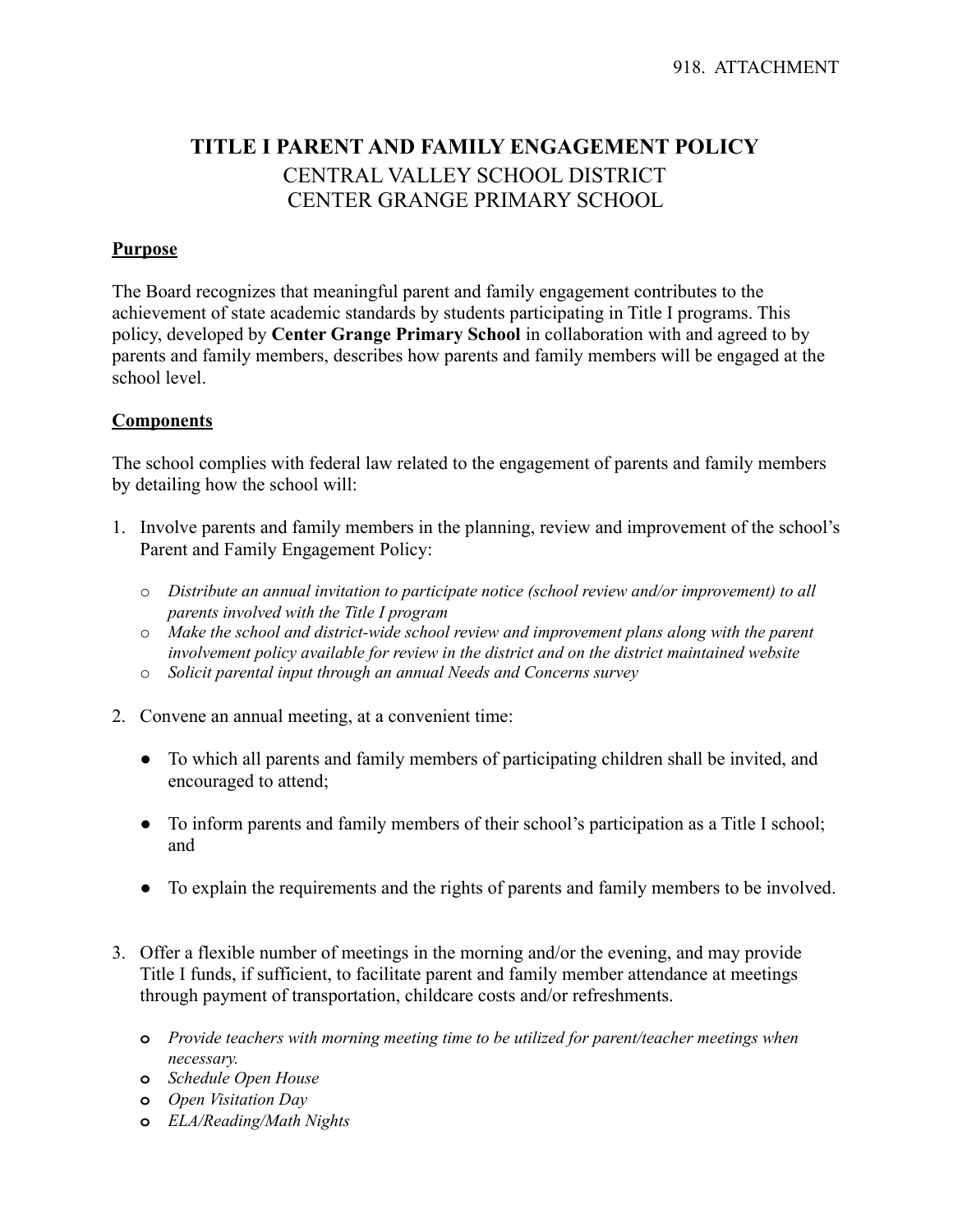- 4. Involve parents and family members, in an organized, ongoing, and timely way, in the planning, review, and improvement of the Title I program, including the planning, review, and improvement of the school's parent and family engagement program:
	- *o Annual Title I Meeting Night*
	- *o Advisory Council Meetings*
- 5. Provide parents and family members of participating children with timely information about the Title I program:
	- *o Newsletters home*
	- *o ELA/Reading/Math Nights*
	- *o Notices when appropriate*
- 6. Provide parents and family members of participating children with a description and explanation of the curriculum in use at the school, the forms of academic assessments used to measure student progress, and the achievement levels of the state academic standards:
	- o *Explanation of Curriculum on district website*
	- o *Brochures from the Curriculum publisher if available*
	- o *Meeting with Parents to go over the curriculum*
- 7. Provide, if requested by parents and family members, opportunities for regular meetings to formulate suggestions and to participate, as appropriate, in decisions relating to the education of their children, and respond to any such suggestions:
	- **o** *Parent/Teacher conferences annually in November and whenever requested by parent otherwise*
	- **o** *Parent nights regarding ELA and Math content areas for parents to discuss instruction for students*
	- **o** *Annual Title I meeting*
	- **o** *Parent Advisory Council Meeting*
- 8. Create a school-parent and family compact developed jointly with parents and family members outlining how parents and family members, the entire school staff, and students will share in the responsibility for improved student academic achievement and the means by which the school and the parents and family members will build and develop partnerships to help children achieve the state's academic standards. The compact shall:
	- Describe the school's responsibility to provide high-quality curriculum and instruction in a supportive and effective learning environment that enables children in Title I programs to meet the state academic standards, and the ways in which each parent and family member will be responsible for supporting their children's learning; volunteering in their child's classroom; and participating, as appropriate, in decisions relating to the education of their children and positive use of extracurricular time and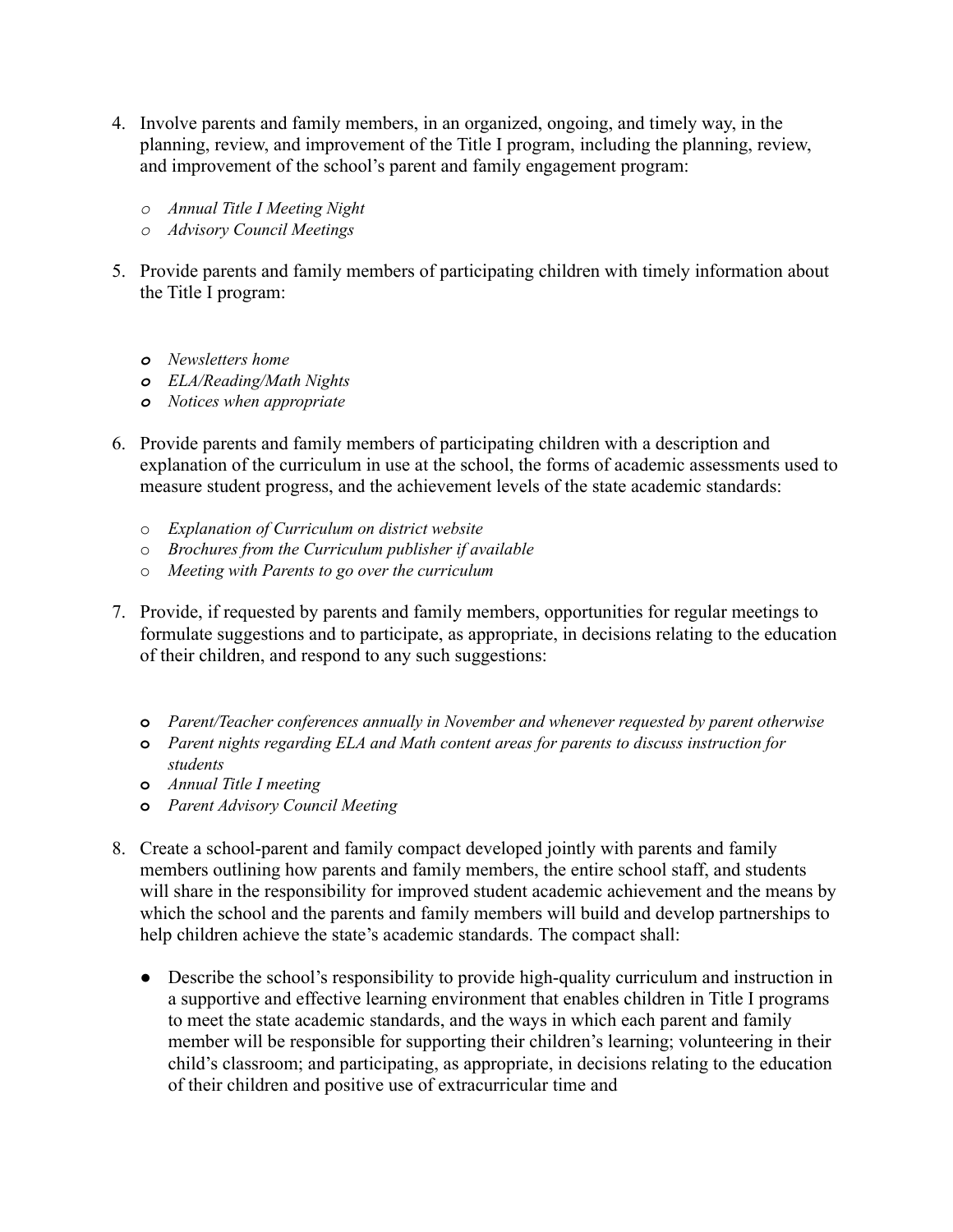- Address the importance of communication between teachers and parents and family members on an ongoing basis through, at a minimum:
	- o Teacher conferences with parents and family members in elementary schools, at least annually, during which the compact shall be discussed as the compact relates to the individual child's achievement;
	- o Frequent reports to parents and family members on their children's progress;
	- o Reasonable access to staff, opportunities to volunteer and participate in their child's class, and observation of classroom activities; and
	- o Ensuring regular two-way, meaningful communication between parents and family members and school staff, in a language that parents and family members can understand.

## **School – Parent Compact is distributed to all students participating in the Title I program**

- 9. Provide assistance to parents and family members in understanding the state academic standards, state and local academic assessments, and how to monitor a child's progress and work with teachers to improve the achievement of their children:
	- **o** *Meetings at the request of the parent*
	- **o** *Parent/Teacher conferences annually in November and whenever requested by parent otherwise*
	- **o** *Parent nights regarding ELA and Math content area*
	- **o** *Annual Title I meeting*
	- **o** *Parent Advisory Council Meeting*
- 10. Provide materials and training to help parents and family members to work with their children to improve their children's achievement, such as literacy training and using technology including education about the harms of copyright piracy, as appropriate, to foster parent and family involvement:
	- **o** *Parent nights regarding ELA and Math content area*
	- **o** *Annual Title I meeting*
	- **o** *Meetings at the request of the parent*
- 11. Educate teachers, specialized instructional support personnel, and other staff, with the assistance of parents and family members, in the value and utility of contributions of parents and family members, and in how to reach out to, communicate with, and work with parents and family members as equal partners, implement and coordinate parent programs, and build ties between parents and family members and the school:
	- *o Teacher/Staf Professional Development on School-Parent*